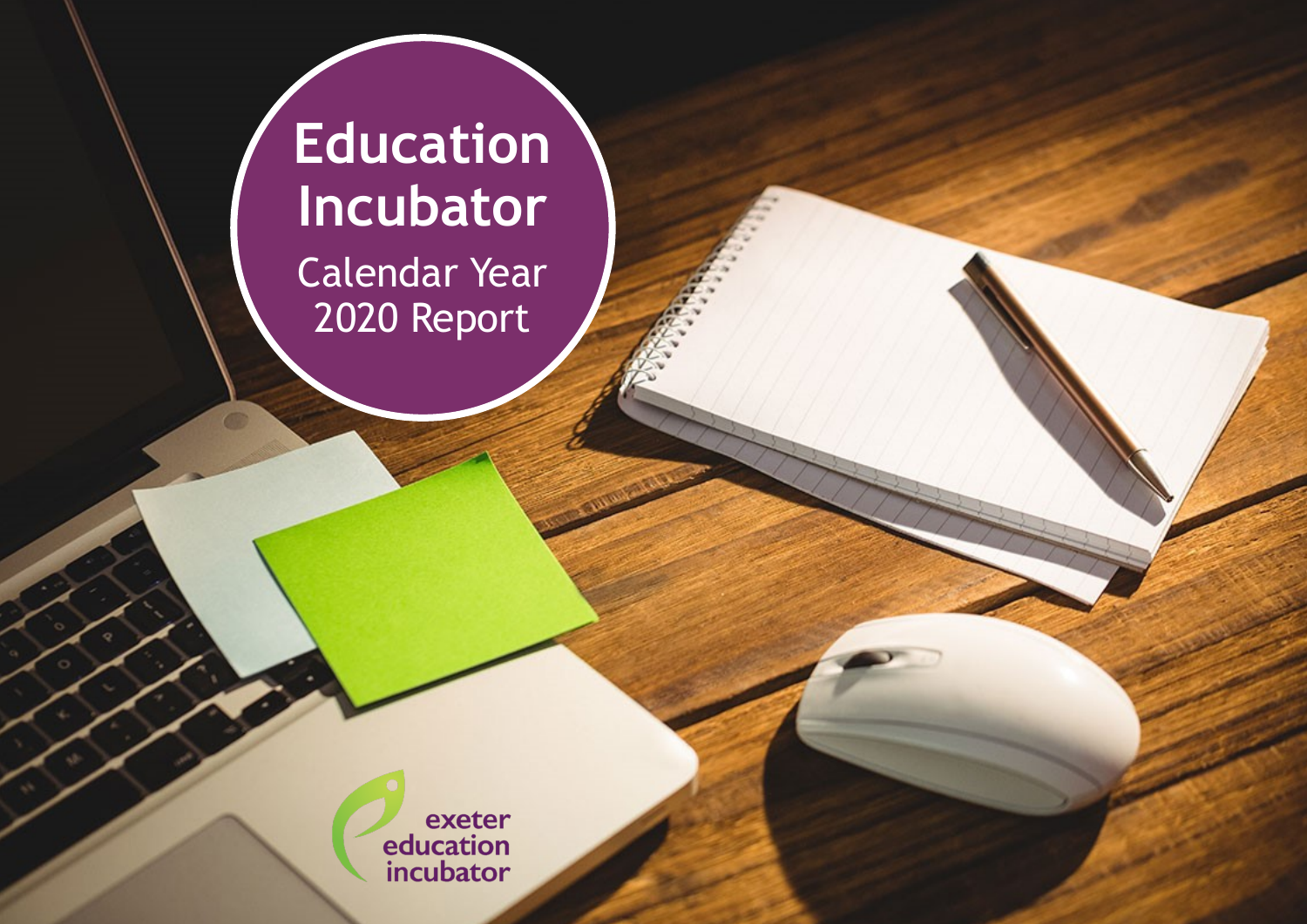# Education Incubator Report: Calendar Year 2020

This year the need for innovation in how we educate is more self-evident than it has ever been.

In the Incubator, we are supporting staff and students to challenge and change all manner of things taken for granted in university education. These projects have had huge direct benefits for students. Some projects have impacts across the entire institution through supporting communities working on anti-racism or re-thinking module selection. Alongside these are other projects that currently impact students in particular departments or modules, but through their piloting of new ways of doing things have huge potential when their findings and outputs are applied more widely.

This is also a year when we have needed the capabilities that innovating brings – the knowledge, skills, relationships, and ways of creating change. In the past nine months, many past Incubator Fellows have told me that their fellowships  $-$  undertaken pre-COVID  $-$  have equipped them with the skills and mindsets that have allowed them to respond effectively to the educational challenges we have all faced in 2020.

I have personally benefited so much from the care, enthusiasm, and support of the Incubator community when it has come to dealing with these challenges. These include moving our [Capstone Residential](https://uoeeduinc.wordpress.com/2020/06/18/developing-inclusive-learning-environments-online/) and [Incubator Café](https://online.fliphtml5.com/gbjqp/ksmx/#p=2) events online, working out how to get this years' projects up and running, and welcoming our new Project Manager, Dr Tom Ritchie, into post in March.

This report is a brief overview of the Incubator's work over this calendar year. These highlights and impacts are a testament to the enormous drive, grit, thoughtfulness, and care of all involved.

Savat

**Prof Sarah Dyer Director of the [Exeter Education Incubator](https://www.exeter.ac.uk/teaching-excellence/educationincubator/about/)**

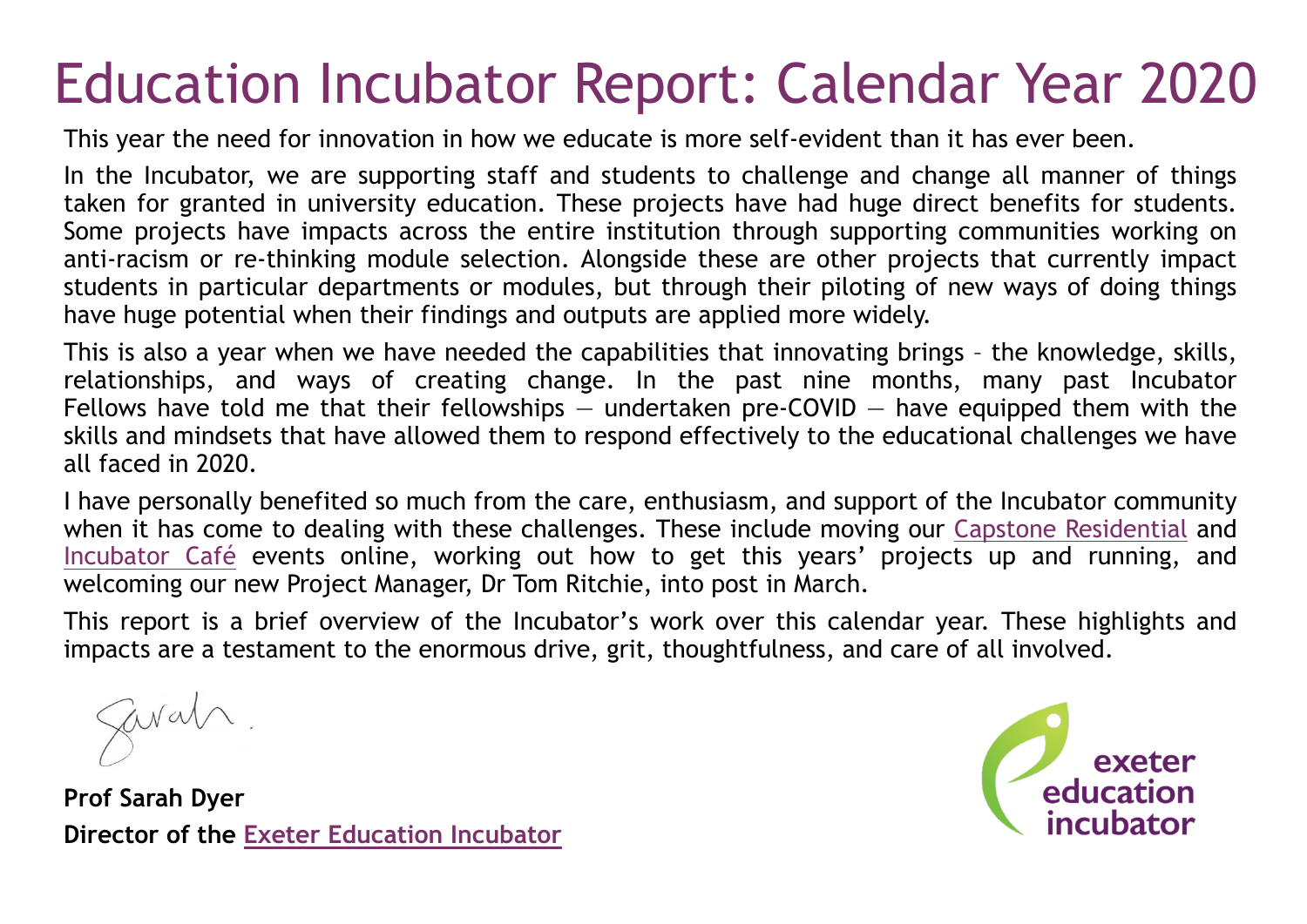

2020 at a Glance: Our Year in Numbers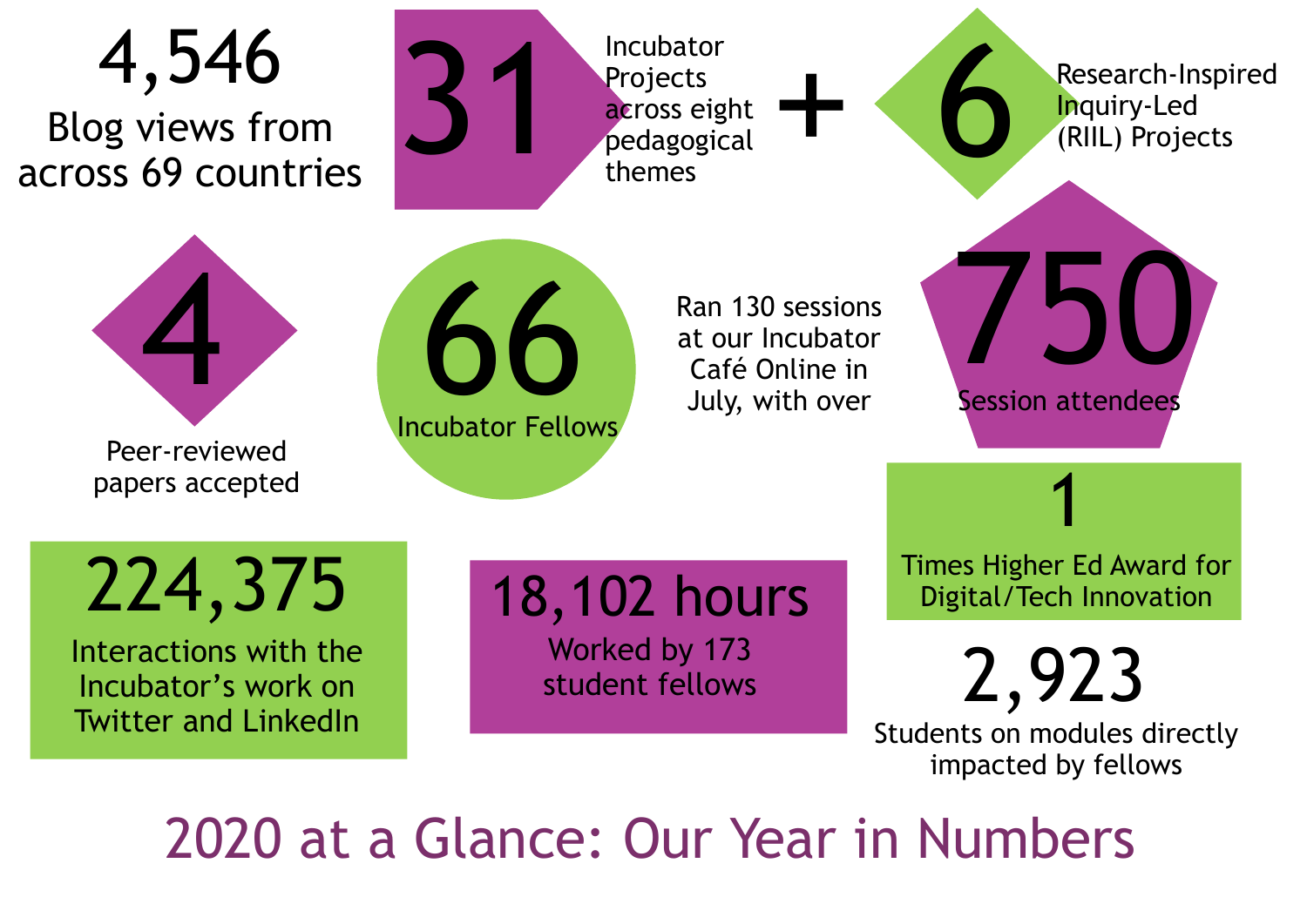## Education Incubator Highlights: Calendar Year 2020

- Appointed first full-[time member of staff](https://www.exeter.ac.uk/teaching-excellence/educationincubator/about/incubatorfellows202021/) within the Incubator, ([Tom Ritchie,](https://www.linkedin.com/in/tomritchie1/) Project Manager), bringing capacity up to 1.4 FTE
- Supported [66 Project Fellows](https://www.exeter.ac.uk/teaching-excellence/educationincubator/about/incubatorfellows202021/) to run [37 projects](https://www.exeter.ac.uk/teaching-excellence/educationincubator/about/incubatorprojects201920/) across the calendar year, engaging thousands of University Exeter students to engage with and be employed on innovative projects.
- The Incubator project [InVEnTA](https://blogs.exeter.ac.uk/inventa/) won a Times Higher Education Award for [Digital/Tech Innovation](https://www.timeshighereducation.com/news/times-higher-education-awards-2020-winners-announced)
- Maarten Koeners secured a [Creative Arts Fellowship](https://creativeartsfellowship.org/wp-content/endurance-page-cache/_index.html) for his '[Playful University](https://www.exeter.ac.uk/stafflife/activitiesandgroups/streatham/playfuluniversityclub/)' project
- Holly Henderson signed a commercial agreement worth £50,000 to deliver [Lego Serious Play](https://uoeeduinc.wordpress.com/2020/09/18/lego-serious-play-training-blog/) sessions to external partners and other universities, including the Bank of England
- Collaborated with the Provost's office to create and support the Student-[Led Anti](https://www.exeter.ac.uk/teaching-excellence/educationincubator/about/student_anti-racism_fund/)-Racism [Project Fund,](https://www.exeter.ac.uk/teaching-excellence/educationincubator/about/student_anti-racism_fund/) empowering students to run £25,000 worth of innovative anti-racist projects
- Distributing €30,000 funding from the ERASMUS+ CaST ([Communities and Students Together\)](https://www.cast-euproject.eu/) research project to set up a Community-[Engaged Learning Fund,](https://www.exeter.ac.uk/teaching-excellence/educationincubator/about/community_engaged_learning_small_projects/) to educators at Exeter who are innovating with community organisations.
- Matt Finn's [project](https://sway.office.com/DEBBnkw6TDdlLska) led to the creation of innovative online open [access resources](https://timeforgeography.co.uk/videos_list/human-geography-research/how-do-you-choose-methods-research/) that support A-Level students through the educational organisation '[Time for Geography](https://timeforgeography.co.uk/about/vision-and-mission/)'
- Andy Higginson is working with an existing student start-up '[Hatless Studios](https://www.hatless-studios.co.uk/?fbclid=IwAR1dZ-b2vupFI6lOBKtTxh6xZyw-zHoxOnfZeQVfiV5iPo8W_8jCeValDXU#/)' to create and pilot a new online module selection method as one of our projects
- Creation of a variety of decolonial and anti-racist project outcomes, ranging from Natalie Pollard's [Unhoming Pedagogies](http://www.unhomingpedagogies.co.uk) project and Jerri Daboo's [Beyond Face](https://issuu.com/therestofus/docs/tbgdc_uoe_the_rest_of_us_stories_issuu_pages) project.
- Collaboration between Natalia Lawrence, [Grand Challenges,](https://www.exeter.ac.uk/grandchallenges/challenges2020/foodforthought/) and 'Kid'[s Kitchen](https://www.kidskitchen.org.uk/)' to develop practical sessions that help children and their families improve their diet on a budget.
- Reinvigorated the Incubator Student Network providing CPD workshops and creating a community of like-minded, innovative students for future projects.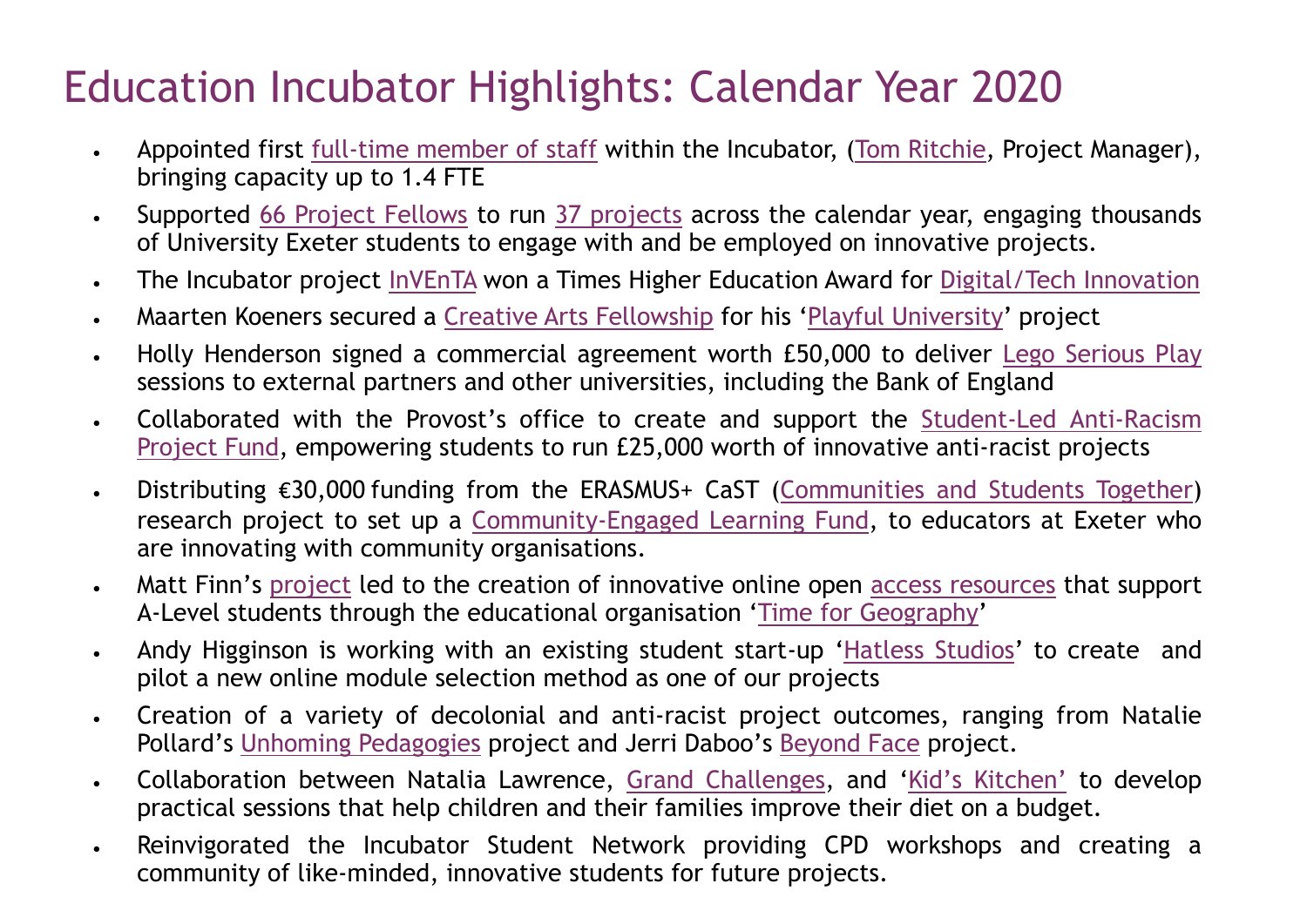**Theme One: Learning with others beyond the University Network Mentor: Lisa Harris (UEBS)**

- Alice Farris, Danielle Hipkins, and Valentina Todino (HUMS) **Transcultural Devon**
- Sana Rizvi, Malcolm Richards, and Helen Knowler (GSE) **Cultural Community Mentoring Project**
- Nandini Chatterjee, Gajendra Singh, and Rebecca Williams (HUMS) **Connected Classrooms—Teaching and Learning Across Continents**
- Adam Porter and Jamie Stephens (CLES) **Crowd Obtained Research and Learning (CORAL) Exeter**
- Houry Melkonian (CEMPS)

**Learning Mathematics through art at primary school level**

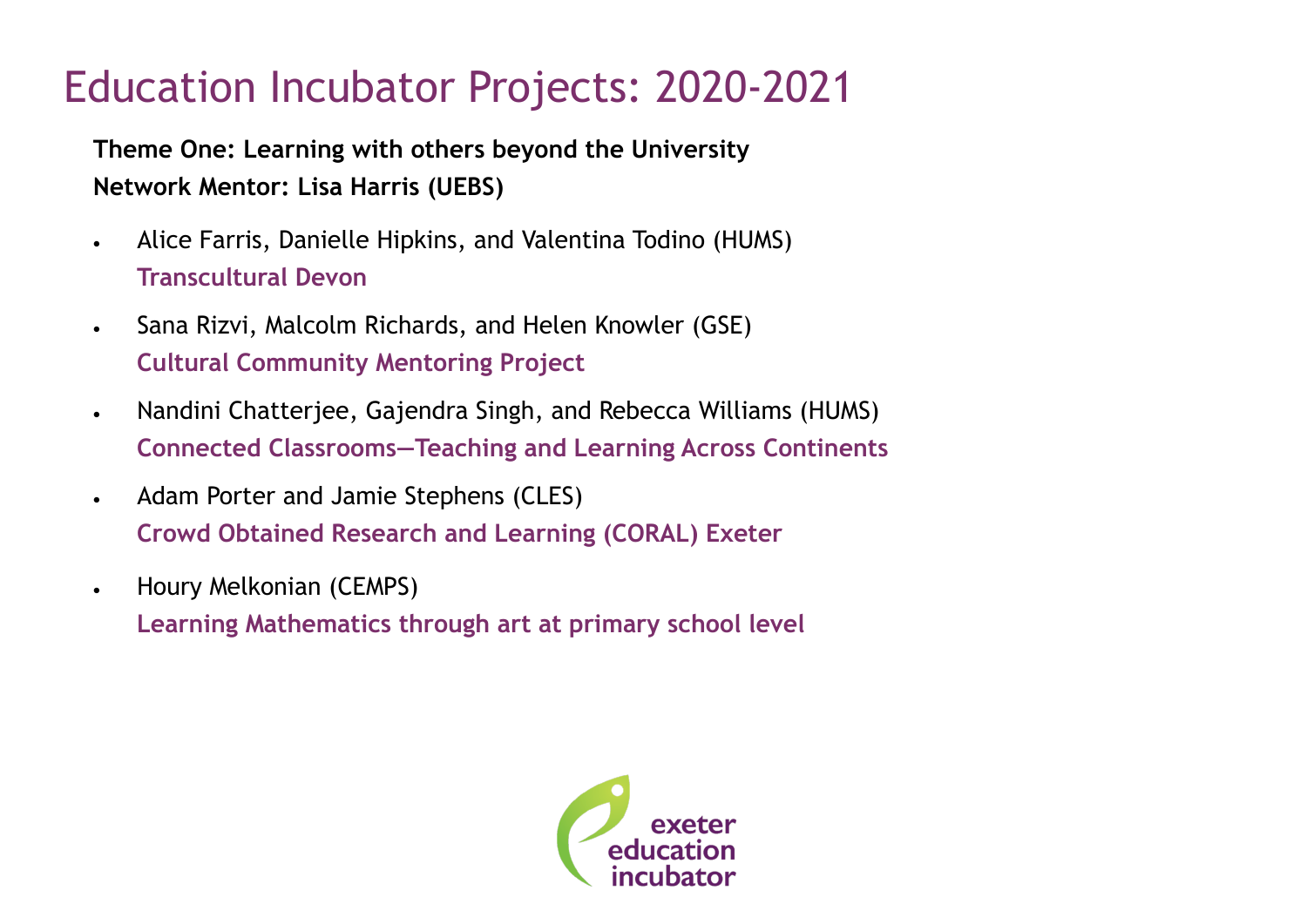**Theme Two: Conversations that foster mutual understanding of success and value Network Mentor: Sonia Cunico (HUMS)**

- Karen Walshe, Sharon Morgan, and Sara Venner (GSE) **What Does Good Online Learning Look Like?**
- Matt Collison, Achim Brucker, (CEMPS) and James Bingham (Exeter IT) **Improving Student Experience and Employability through Cloud Technologies in the Computer Science curriculum**
- Andy Higginson (CLES), Beverley Hawkins (UEBS), Lizzie Hustwayte (SSIS), Ben Goulding, Stephanie Monks (SDU), and David Wakeling (CEMPS) **Student partnerships to enhance course organisation: an online module selection pilot**
- Kirsty Brock and Alan Barker (SHS)

**The development of a pre-registration online module to facilitate the transition of Chinese Masters students to the English educational system**

• Maarten Koeners, Joseph Francis (CMH) and Stephanie Comley (TEL) **The Playful University**

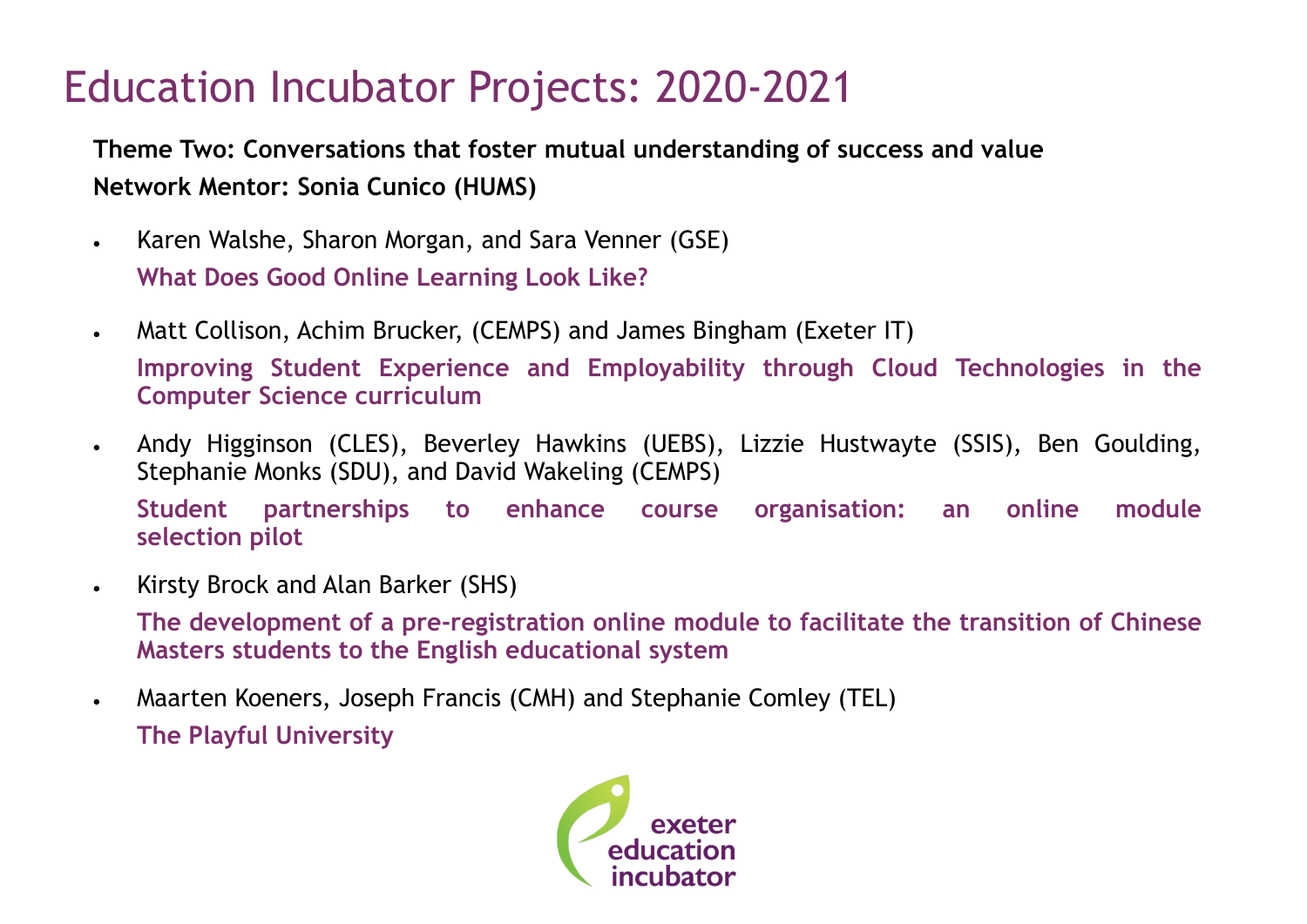**Theme Three: Empathy and Play—developing the emotions of learning Network Mentor: Genevieve Williams (CLES)**

- Layal Hakim, Weihan Ding, and Pascal Stiefenhofer (CEMPS) **Mathematics without Tears and Fears: Pedagogical Games which teach Mathematics Principles across Academic Disciplines**
- Holly Henderson (UEBS), Martin Robson (SSI), and Caitlin Kight (Academic Development) **Serious Play, Serious Fun, Serious Skills: Developing a Serious Play and Gaming Pedagogic Community across the University of Exeter**
- Irene Salvo, Katharine Earnshaw, Gabriele Galluzzo, Sharon Marshall, Giovanna Colombetti, Inmaculada Adarves-Yorno, Barney Dunn, John Danvers, Sarah Lane, and Emma Thom (HUMS) **Mindful Classics: Embedding Contemplative Pedagogy into the Study of Antiquity**
- Christine Heales and Demelza Green (CMH) **Engaging students in the use of progress-testing to enable deep-learning**